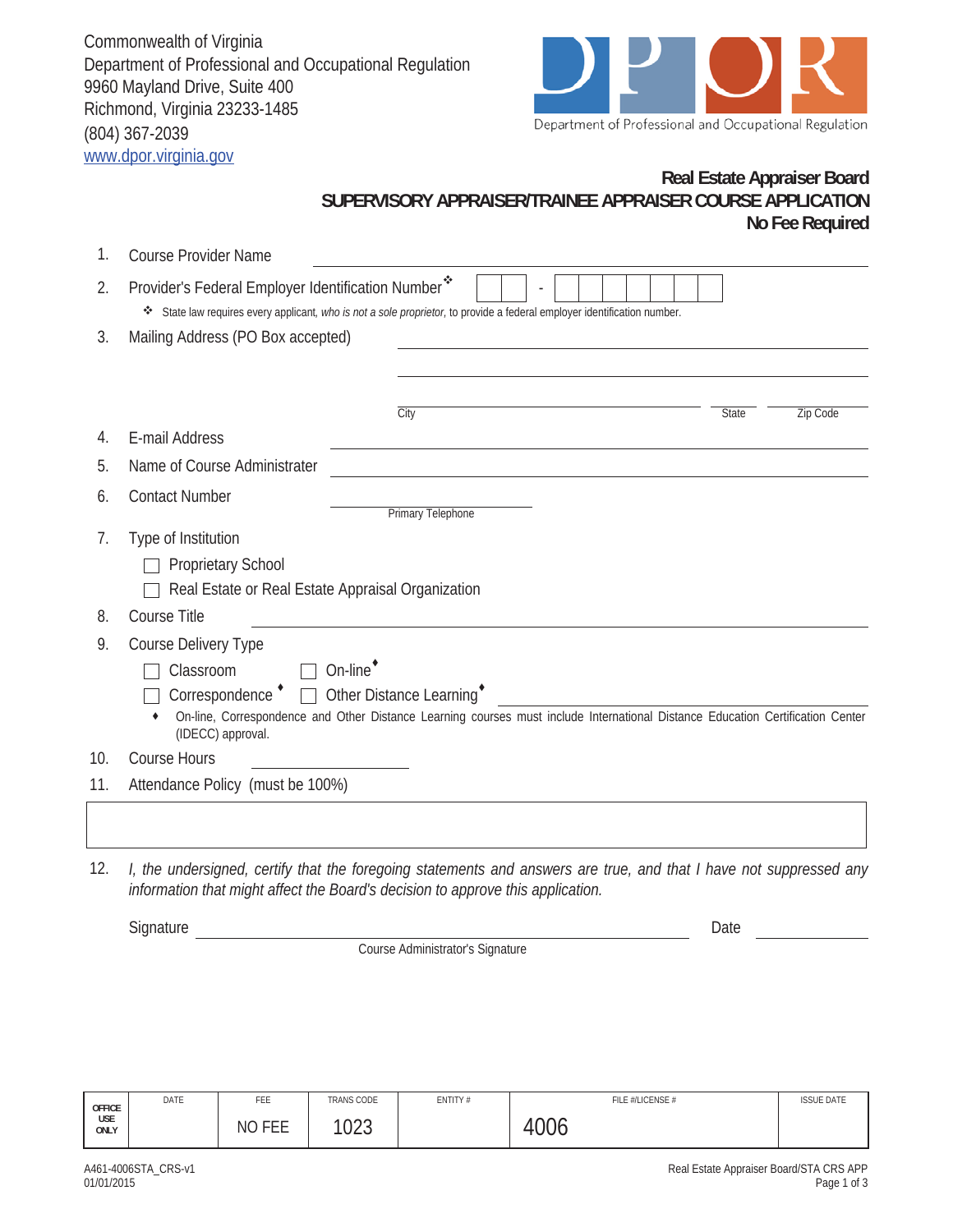## **REQUIRED ATTACHMENTS:**

Please arrange the "Required Attachments" in number order behind the completed course application. Then follow the "Directions for Submitting a Supervisory Appraiser/Trainee Appraiser Course Application Electronically."

Label each attachment according to the number listed below.

For example, "Attachment #1 - AQB/IDECC Letter(s)"; "Attachment #2 - Instructor Expertise"; "Attachment #3 - Comprehensive Timed Course Outline"; "Attachment #4 - Course Materials"; "Attachment #5 - Course Completion Certificate"; and "Attachment #6 - Proposed Course Advertisement".

- Attachment #1 The course's AQB-approval letter and IDECC-approval letter (if not a classroom course).
- Attachment #2 Name, address, real estate appraiser license number(s), and expertise of instructors. Only one instructor per page. Instructors must submit proof of their expertise including, but not limited to, educational transcripts, professional certificates, letters of reference (a maximum of three), a resume, or any other type of documentation that verifies instructor expertise.
- Attachment #3 A comprehensive, timed course outline (TCO) indicating course subjects and how many minutes of instruction are scheduled for each subject. The TCO must include detailed, clear information for each course section. Fifty minutes of instruction equals one hour of credit. On-line and other Distance Learning Courses must include the amount of time allocated for quizzes and final exam on the TCO.
- Attachment #4 A copy of the course materials used/distributed including books, handouts, pamphlets, overhead slides and detailed lecture notes.
- Attachment #5 A copy of the Course Completion Certificate (CCC). Please include the following information on the CCC: 1) Official School Name; 2) Student Name; 3) Course Name; 4) Course Approval Number; 5) Course Hours; 6) Course Date; 7) A statement that this course is approved by the Virginia Real Estate Appraiser Board for Supervisory and Trainee Appraisers; and 8) The name and signature of the School Director/Administrator.
- Attachment #6 A copy of the proposed advertisement for the course (if one is available).